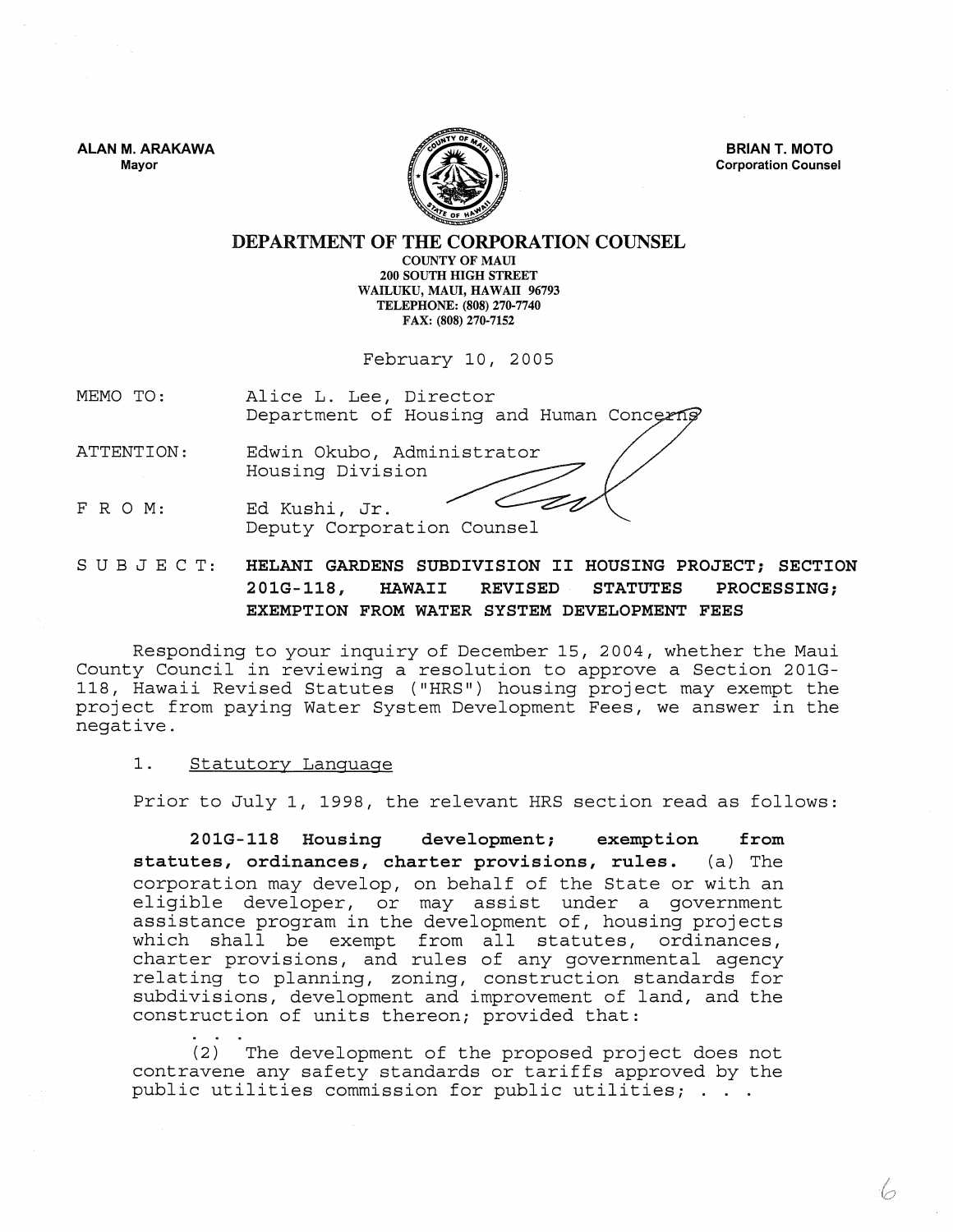Pursuant to Act 212, the 1998 Hawaii State Legislature, in addition to housekeeping and other miscellaneous provisions, amended the relevant Section 201G-118(a) (2), HRS, to read as follows:

(2) The development of the proposed project does not contravene any safety standards [or]~ tariffs, or rates and fees approved by the public utilities commission for public utilities[;] or the various boards of water supply authorized under chapter 54; . . .

In reviewing the legislative history of the 1998 amendment, we found that Senate Standing Committee Report No. 2223 referenced an opinion from the State Attorney General's office as cause for the amendment to Section 201G-118(a)(2),  $HRS<sup>1</sup>$ . In summary, the Attorney General opined that, although a semi-autonomous board of water supply would be encompassed within the term "any governmental agency", water development fees are clearly not encompassed in planning, zoning and<br>construction standards. The Attorney General further opined that, The Attorney General further opined that, " [o]n its face, section 201E-210<sup>2</sup> does not exempt HFDC housing developments from rules of the county boards of water supply", and the specific "language of section 201E-210 exempting such housing developments from statutes and rules . . . does not mention or include water facility fees." The Attorney General concluded that "section 201E-210 does not exempt housing developments of the Housing Finance and Development Corporation from compliance with the rules of the various county water boards."

## 2. County of Maui's Water System Development Fees.

Prior to December 5, 2002, the Board of Water Supply of the County of Maui ("Water Board"), in its semi -autonomous status, had the authority, through adoption of rules and regulations, to establish rates and charges for furnishing water.<sup>3</sup> Accordingly, rates, fees and

 $1$ Opinion No. 96-02 dated August 9, 1996, addressed to Donald K. W. Lau, Chairman, Board of Directors of the Housing Finance and Development Corporation (copy attached) .

 $2$ Section 201E-210 is the predecessor statutory section to Section 201G-118, HRS.

 $3$ Prior to its amendment in 2002, Section 8-11.4(3) of the Revised Charter of the County of Maui (1983), as amended, read as follows:

Section 8-11.4 Powers, Duties and Functions. The board of water supply shall:

3. Adopt rules and regulations which shall have the force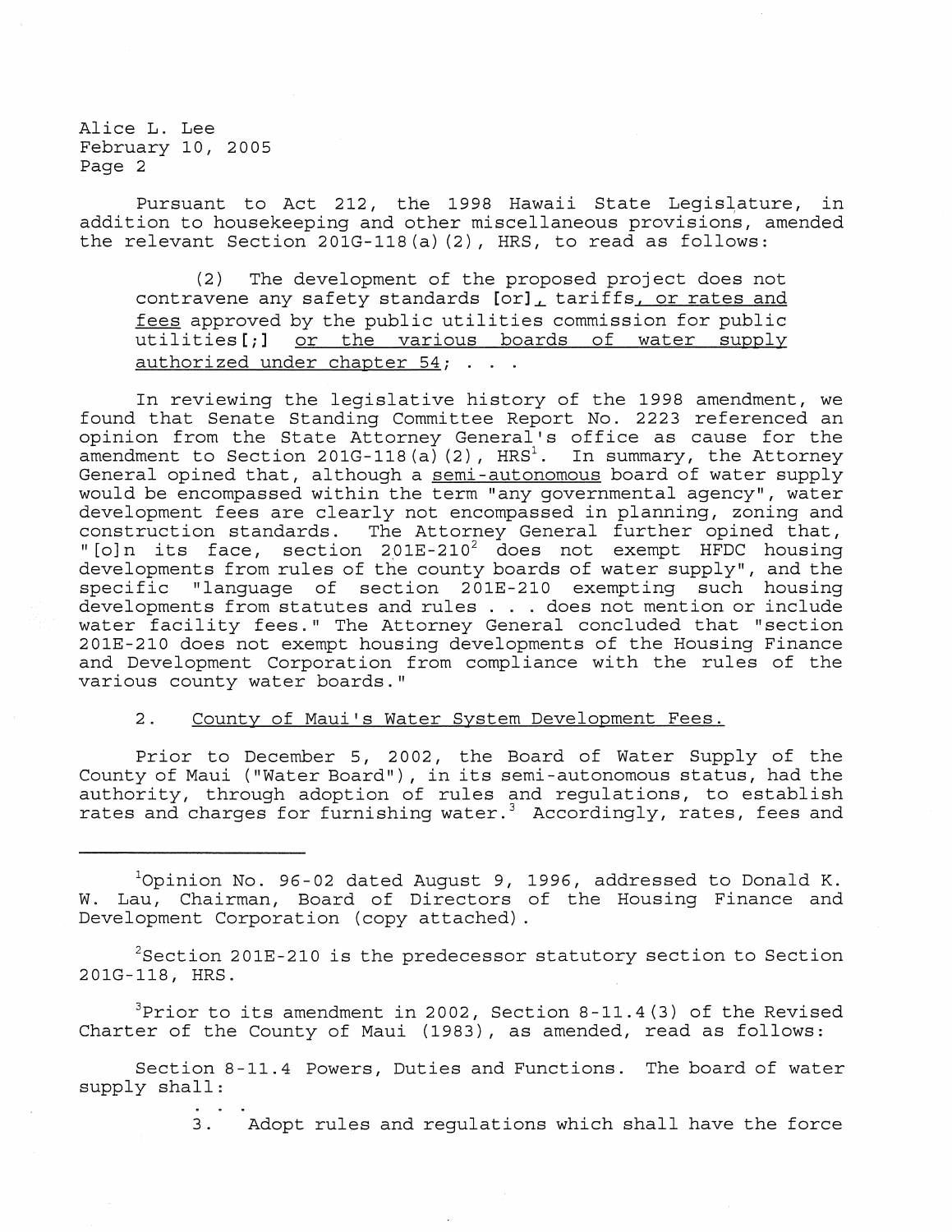charges for water service could be found in the Water Board's rules and regulations, specifically, Section 16-7-4 for Water Service Rates for general and agricultural water consumers, Section 16-7-5 for Monthly Service Charges by meter size, Section 16-7-6 for Fire Water Service Rates, Section 16-7-7 for Temporary Meter Charges, and Section 16-108-3 for Water System Development Fees.

Pursuant to the charter amendments approved in the 2002 General Election, effective December 5, 2002, the Water Board lost its semiautonomous status, and specifically, with respect to rates, fees and charges, has an advisory and recommendation role.<sup>4</sup> Currently, all such rates, fees and charges are reviewed and approved by the Maui County Council, and set forth and listed in the annual budget ordinance.<sup>5</sup> Once said rates, fees and charges are set and established by ordinance, the assessment of said rates, fees and charges is implemented by the department of water supply in accordance with existing Water Board rules and regulations.

3. Legislature's Reference to Chapter 54, HRS, in its 1998 Amendment to Section 201G-118(a) (2), HRS.

As discussed, Section 201G-118(a) (2), HRS, was amended in 1998 to read as follows:

and effect of law relating to the management, control, operation, preservation and protection of the water works of the county, as well as the establishment and adjustment of rates and charges for furnishing water; . . .

<sup>4</sup>Applicable provisions of the charter as revised by the 2002 amendments:

Section 8-11.3. Board of Water Supply.

. . . The board of water supply shall act as advisor to the director of the department of water supply, the mayor and the council in all matters concerning the county's water system.<br>Section 8-11.4. Powers, Duties and Function

Powers, Duties and Functions. The board of water supply shall:

2. Recommend the establishment and adjustment of rates and charges for furnishing water; such rates and charges shall be submitted to the mayor for review and approval. If approved by the mayor, proposed rates and charges shall be submitted to the council for enactment by ordinance.

 $5$ Ordinance No. 3192, Bill No. 38 (2004), Draft 1, Appendix B, beginning at page 39 thereof.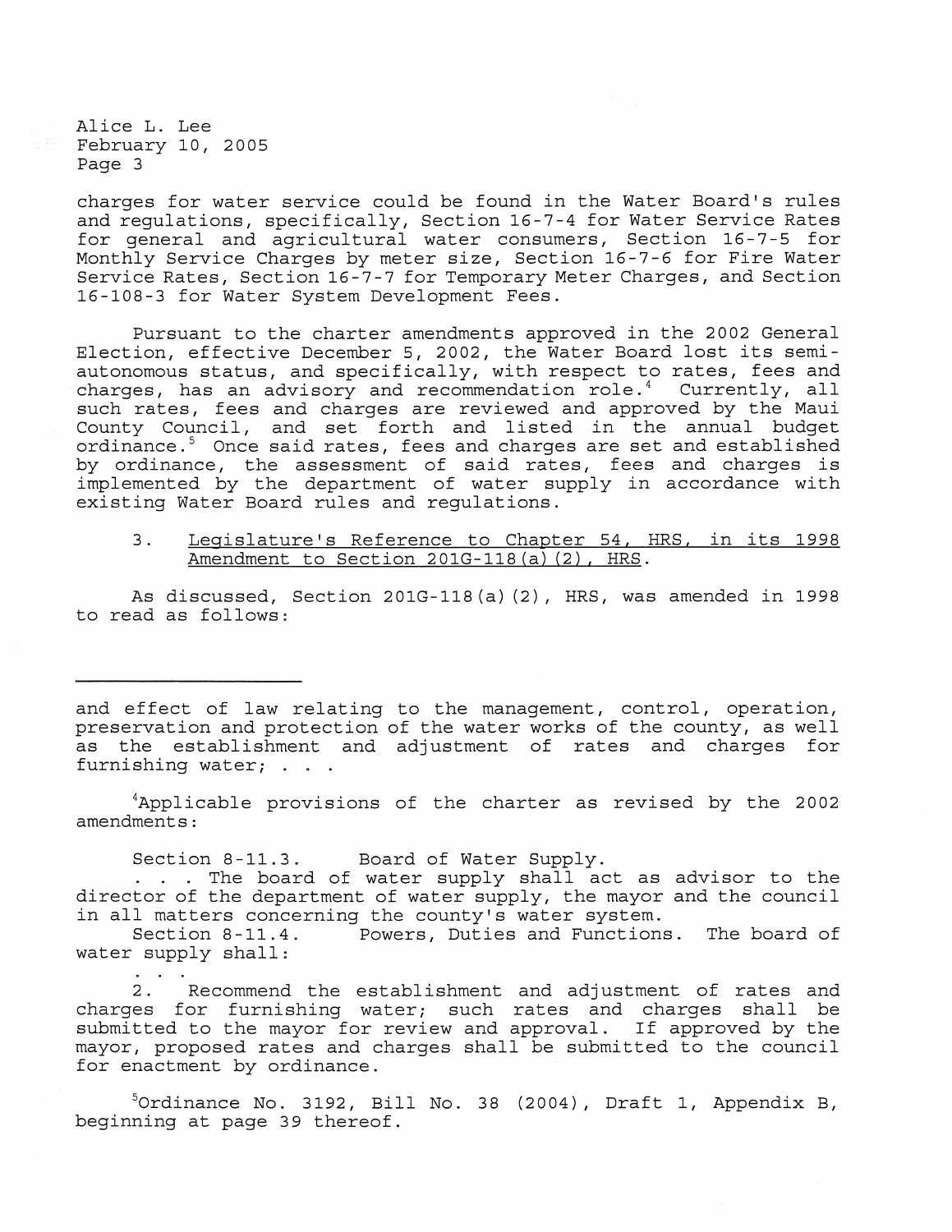> (2) The development of the proposed project does not contravene any safety standards, tariffs, or rates and fees approved by the public utilities commission for public utilities or the various boards of water supply authorized under chapter 54; . . .

At the time of the 1998 amendment, the Water Board was a "semi-<br>lomous" board subject to the provisions of Chapter 54, HRS. We autonomous" board subject to the provisions of Chapter 54, HRS. are informed that the water boards of all other jurisdictions *(i.e.,*  City and County of Honolulu, County of Kauai, and County of Hawaii) were also semi-autonomous. As discussed, only as of December 5, 2002 has Maui's Water Board lost its semi-autonomous status. Based on the above, a fair assumption would be that the language used by the 1998 Legislature was shaped by the fact that all county boards of water supply in Hawaii were, at that time, "authorized under chapter 54", HRS. However, there is no indication that the Legislature intended that water-related fees be eligible for exemption in the event that a county changed the degree of autonomy enjoyed by its board of water supply.

The Water Board's reduced autonomy notwithstanding, the Attorney General's analysis remains applicable and persuasive. It remains true today, as it was in 1996, that exemptions to state laws "are not lightly inferred"? and "should be strictly, but reasonably, construed." $8$  It also remains true that "all doubts should be resolved in favor of the general provision, rather than the exception."<sup>9</sup>

 $6$ The Hawaii Supreme Court has held that county charter provisions relating directly to the organization and structure of county government (such as those relating to the organization and structure of the department of water supply) supersede conflicting state<br>statutes. See HGEA v. County of Maui, 59 Haw. 65 (1978). See HGEA v. County of Maui, 59 Haw. 65 (1978).

 $^{7}$ Att'y Gen. Op. No. 96-02, at 2 (quoting <u>State v. Russell</u>, 62 Haw. 474, 480, 617 P.2d 84, 88 (1980) ("It is a well settled rule of statutory construction that exceptions to legislative enactments must be strictly construed. (citations omitted) One who claims the benefit of such an exception has the burden of bringing himself clearly within it. ") ) .

<sup>8</sup>Id. (quoting <u>State v. Christensen</u>, 137 P.2d 512, 518 (Wash. 1943) .

 $9Td.$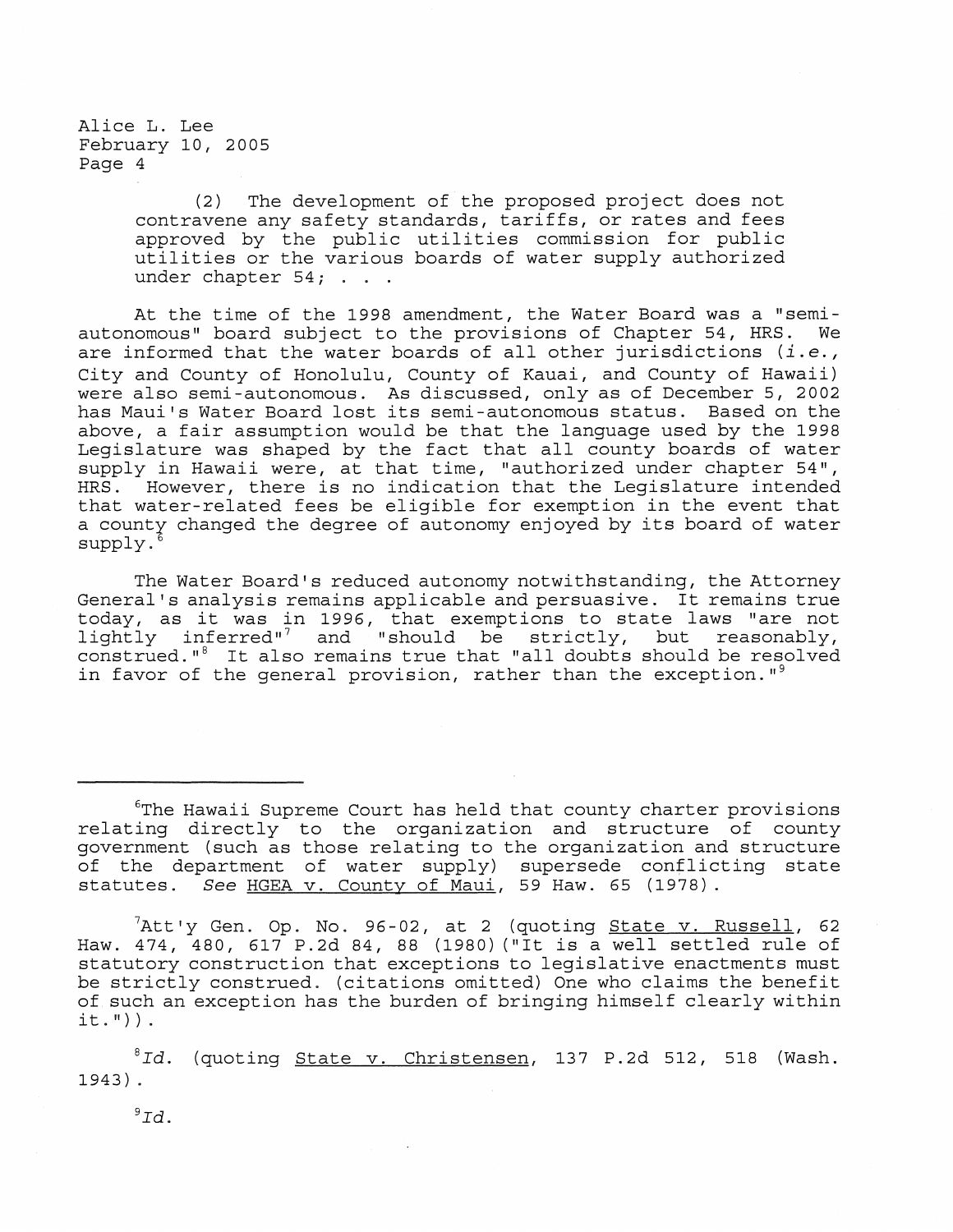Further, words of Section 201G-118(a), HRS, should "be given their usual meaning"<sup>10</sup> and should be "understood in their most known and usual signification, their general or popular use or meaning."<sup>11</sup> Section 201G-118(a) does not explicitly exempt housing projects from water system development fees or rules of a county board of water supply. The language in Section 201G-118 (a) exempting projects from statutes and rules "relating to planning, zoning, construction standards for subdivisions, development and improvement of land, and the construction of units thereon" does not mention or include water system development fees. Water system development fees are "clearly not encompassed in zoning and construction standards", and "the word 'planning' refers to the development and general plans of the counties, and not to the rules of water boards.  $I^{12}$ 

As observed by the Attorney General, "[i]t is a rule of statutory construction that the express mention of one thing in a statute implies the exclusion of what is not mentioned. "13 The Legislature, by limiting the list of Section 201G-118 (a) exemptions to certain types of statutes, ordinances, and rules, excluded other types of statutes, ordinances, and rules, such as those relating to water system development fees.

## 4. Conclusion.

Based on the statutory language of Section 201G-118(a), HRS, its legislative history, the historical background that prompted the 1998<br>amendment thereto, the 1996 Attorney General's opinion, and amendment thereto, the 1996 Attorney General's opinion, notwithstanding the current status of the Maui Water Board, we opine that the Maui County Council may not grant exemptions from the payment of water system development fees to Section 201G-118, HRS, applicants.

APPROVED FOR TRANSMITTAT BRIAN T. MOTO V

CC: George Y. Tengan, Director, Department of Water Supply<br>S:\ALL\Advisory\ESK\memo to lee re 201G and water system dev. fees.wpd

<sup>10</sup> Id., at 3.

 $11$ *Id.*, at 3 (quoting HRS  $$1-14$ ).

*<sup>12</sup> <sup>I</sup> d.,* at 3-4.

<sup>13</sup>Id., at 4 (citing <u>Carter v. Gear</u>, 16 Haw. 242 (1904); Welsh v. Campbell, 42 Haw. 490, 494 (1958)).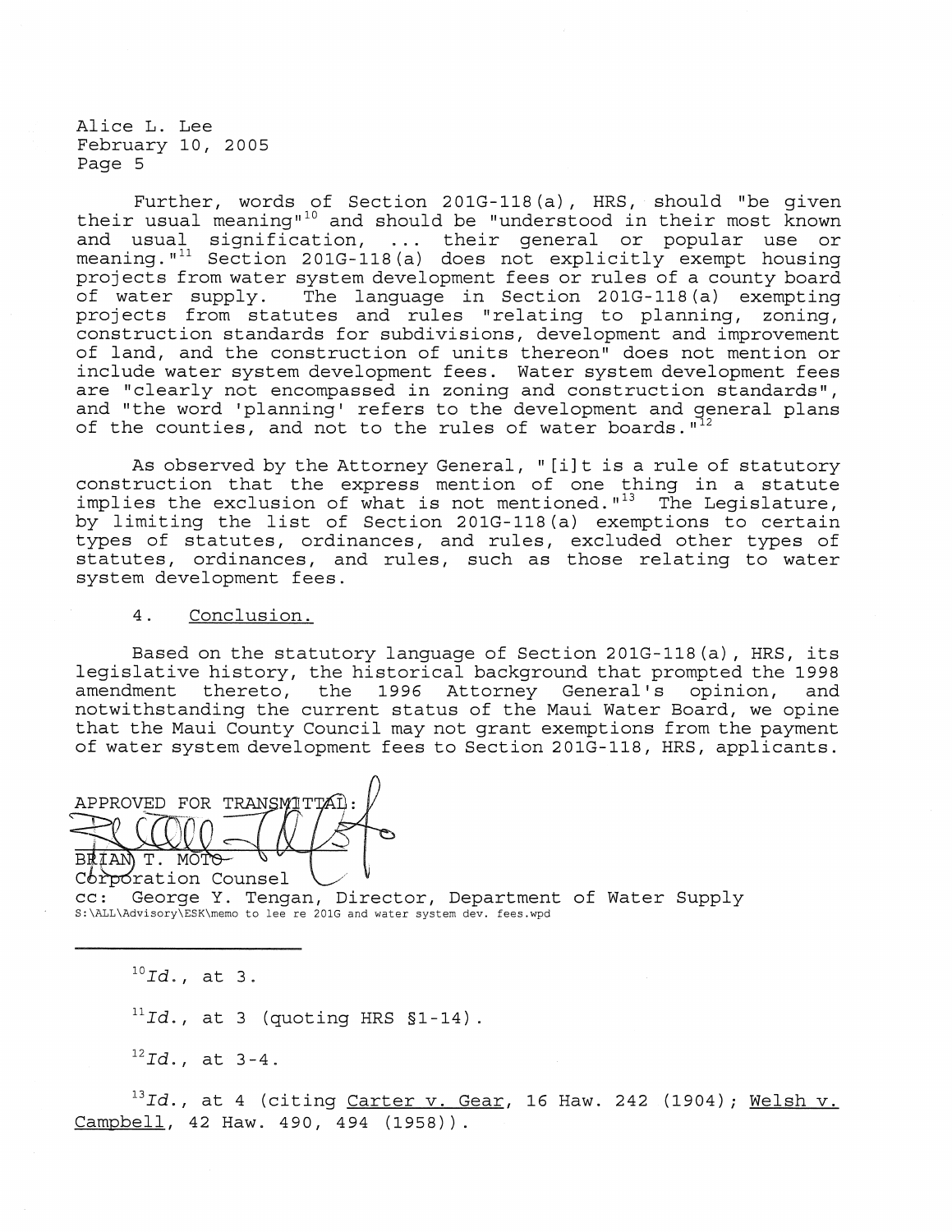BENJAMIN J. CAYETANO GOVERNOR



**MARGERY S. BRONSTER** ATTORNEY GENERAL

FIRST DEPUTY ATTORNEY GENERAL

 $19\%$   $11\%$   $2$   $2\%$   $1:$   $4\%$  **STATE OF HAWAII The communication** of the state of the state of  $\frac{1}{2}$ DEPARTMENT OF THE ATTORNEY GENERAL 425 QUEEN STREET

HONOLULU, HAWAII 96813 (808) 586-1500

August 9, 1996

Mr. Donald K. W. Lau, Chairman Board of Directors Housing Finance and Development Corporation 677 Queen street, suite 300 Honolulu, Hawaii 96813

CORPORA

Dear Mr. Lau:

Re: Applicability of Section 201E-210, Hawaii Revised Statutes, to Water System Development Fees

In a letter dated November 27, 1995, Mr. David Craddick of the County of Maui Board of Water Supply questioned the use of section 201E-210, Haw. Rev. Stat., to exempt housing projects<br>from the payment of water system development fees. According from the payment of water system development fees. to Mr. Craddick, there are "differing legal opinions" among the counties regarding the application of section 201E-210. Subsequently, we received a request from your planning branch for our advice.

Section 201E-210, Haw. Rev. Stat., permits either the Housing Finance and Development Corporation (HFDC) or ~he counties (through section 46-15.1, Haw. Rev. Stat.) to obtain exemptions from various specified governmental requirements related to the development of housing on an expedited basis. The section 201E-210 exemption reads:

(a) The corporation may develop, on behalf of the State or with an eligible developer, or may assist under a government assistance program in the development of housing projects which shall be exempt from all statutes, ordinances, charter provisions, and rules of any governmental agency relating to planning, zoning, construction standards for subdivisions, development and improvement of land, and the construction of units thereon; . .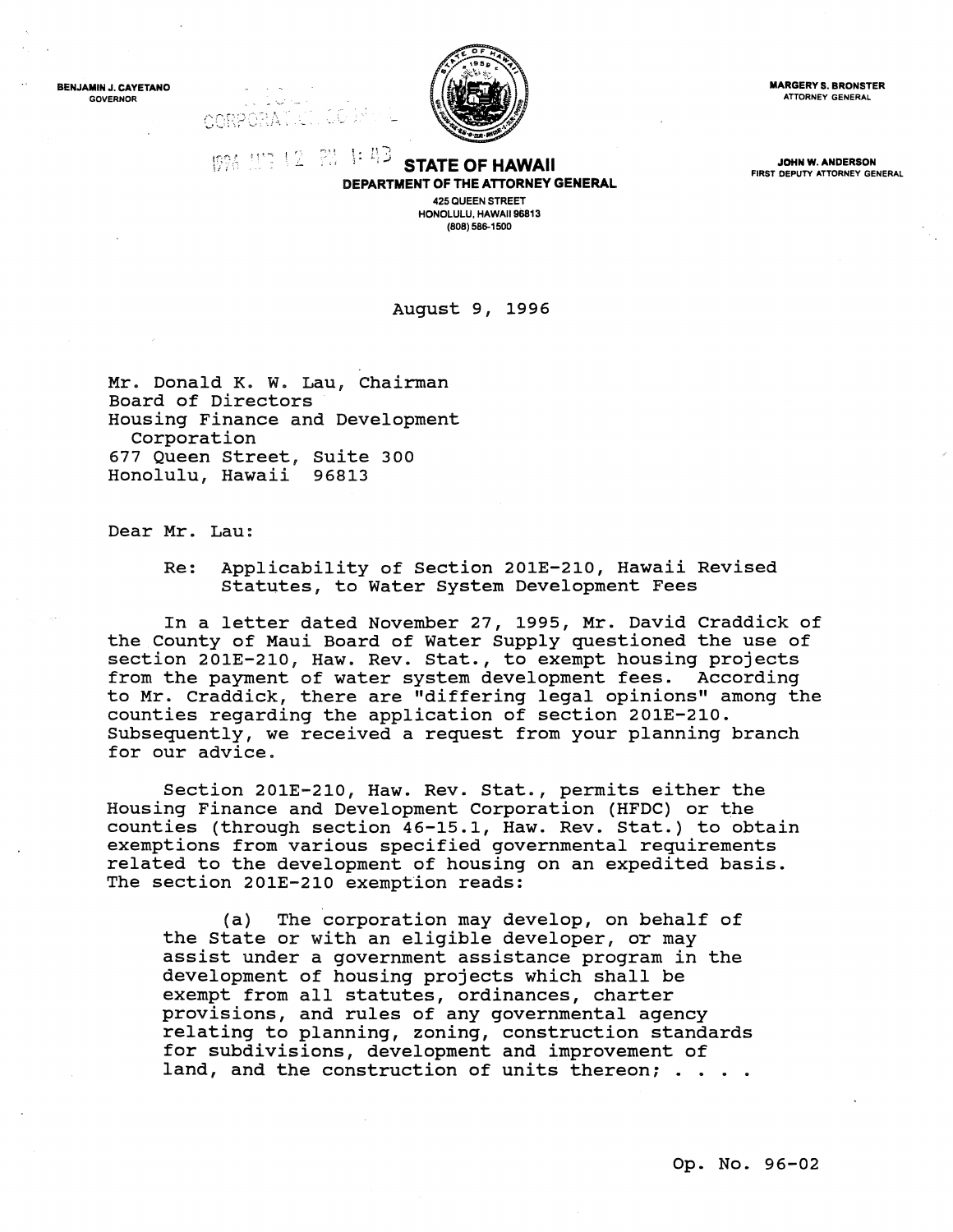Mr. Donald K. W. Lau August 9, 1996 Page 2

certain conditions under section 201E-210 also must be met:

- (1) The project must meet minimum health and safety requirements and be consistent with the purposes of chapter 201E, Haw. Rev. stat.;
- (2) No safety standards or tariffs for public utilities may be violated;
- (3) The project must be approved or deemed approved by the county council; and
- (4) Any boundary change must be submitted to the land use commission and either be approved or deemed approved.

Assuming the conditions are met, the project could be exempt from the rules of any governmental agency. A semi-autonomous board of water supply would be encompassed within the term "any governmental agency." The issue to resolve then is whether water system development fees adopted under the rules of a board of water supply are rules relating to "planning, zoning, construction standards for subdivisions, development and improvement of land, and the construction of units" to which the section 201E-210 exemption applies.

Exemptions to state laws are not lightly inferred. As the Hawaii Supreme Court stated, "It is a well settled rule of statutory construction that exceptions to legislative enactments must be strictly construed" and the one "who claims the benefits of such an exception has the burden of bringing himself clearly within it." State v. Russell, 62 Haw. 474, 480, 617 P.2d 84, 88 (1980). Such "exceptions, generally, should be strictly, but reasonably, construed; that they extend only so far as their language warrants; and all doubts should be resolved in favor of the general provision, rather than the exception." state v. Christensen, 137 P.2d 512, 518 (Wash. 1943) .

Additionally, in construing a statute, we must give effect to the legislative intent. See In re Tax Appeal of Hawaiian Telephone Co., 61 Haw. 572, 577, 608 P.2d 383, 387 (1980); Keller v. Thompson, 56 Haw. 183, 189, 532 P.2d 664 (1975); 2A Norman J. Singer, Sutherland Statutory Construction § 45.05 (5th ed. rev. 1992). Weight must also be given to the interpretation of the statute by the agency charged with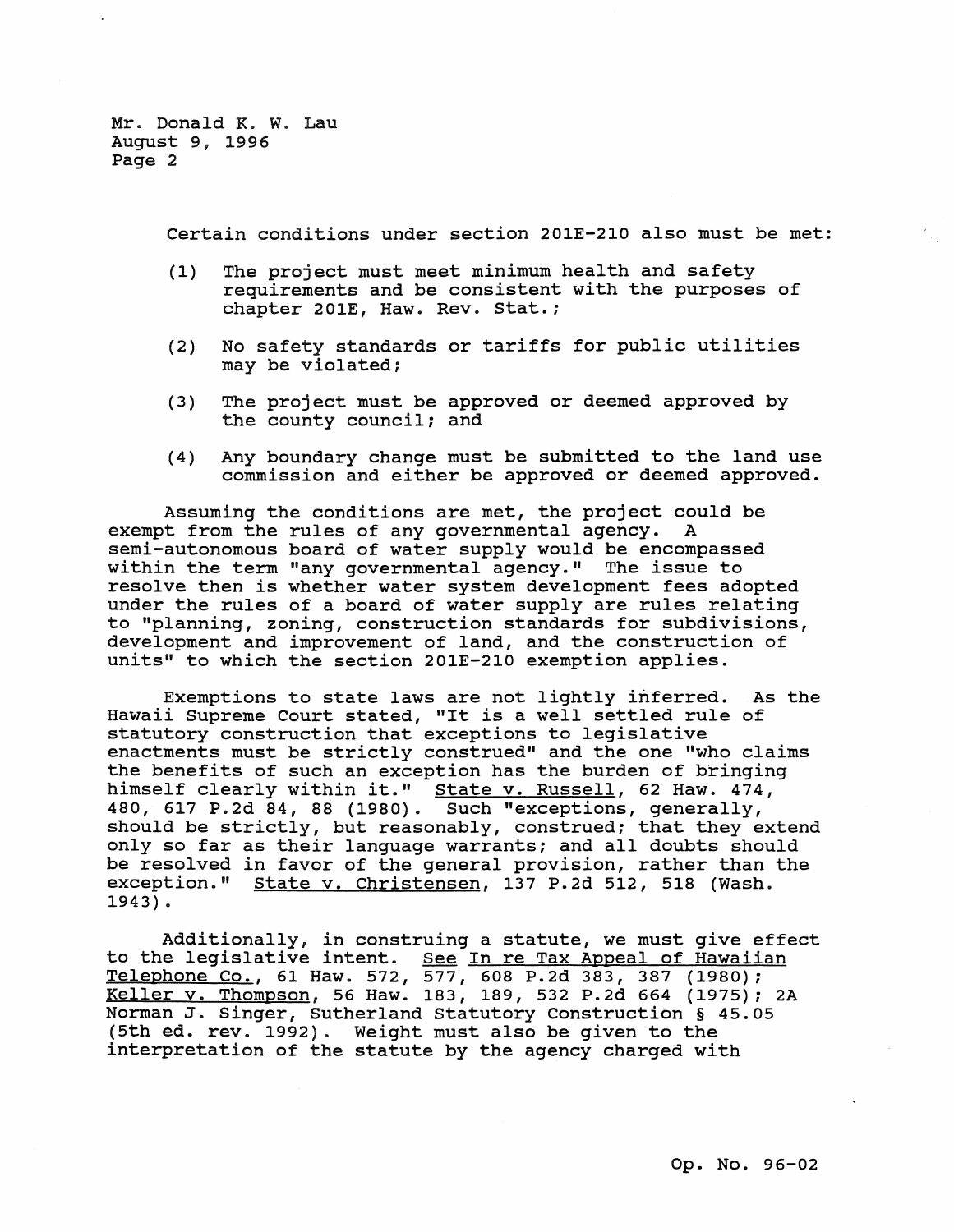Mr. Donald K. W. Lau August 9, 1996 Page 3

administering the statute. See, e.g., Noverola-Bolaina v. Immigration & Naturalization Service, 395 F.2d 131, 136 (9th Cir. 1968); Chun v. Employees' Retirement System, 61 Haw. 596, 602, 607 P.2d 415, 419 (1980); 2B Norman J. Singer, Sutherland Statutory Construction § 49.05 (5th ed. rev. 1992).

On its face, section 201E-210 does not exempt HFDC housing, developments from rules of the county boards of water supply. The language of section 201E-210 exempting such housing developments from statutes and rules "relating to planning, zoning, construction standards for subdivisions, development and improvement of land" does not mention or include water facility fees. The words of section 201E-210 must be given their usual meaning. section 1-4, Haw. Rev. Stat., states that the "words of a law are generally to be understood in their most known and usual signification, . . . their general or popular use or meaning."

While the phrase "planning, zoning and construction standards" is not defined in the statute, some guidance to its meaning may be found in legislative history. The exemptions in section 201E-210 are based on those previously found in sections 359A-4 and 359G-4.1 which arose in Act 105, 1970 Haw. Sess. Laws 190 and Act 225, 1976 Haw. Sess. Laws 556, respectively. Act 105 created the housing development program within the Hawaii Housing Authority. Act 105's preamble cited "a critical shortage of housing units for lower and middle income residents" in the State of Hawaii. Act 105 gave the Hawaii Housing Authority the power to adopt rules that "shall have the force and effect of law and shall supersede . . . all other inconsistent laws, ordinances, and rules and regulations relating to the use, zoning, planning, and development of land." 1970 Haw. Sess. Laws at 193. Act 225 authorized the development of housing projects "which shall be exempt from all statutes, ordinances, charter provisions, and rules of any governmental agency relating to zoning and construction governmented agency relating to zoning and construction<br>standards for subdivisions, development and improvement of land<br>and the construction and sale of homes . . .". 1976 Haw. Sess. and the construction and sale of homes  $\ldots$  .". 1976 Haw. Sess.<br>Laws at 563-64.

Water development fees are clearly not encompassed in zoning and construction standards. The term "planning" was added to the exemptions stated in section 359G-4.1(a) by Act 279, 1984 Haw. Sess. Laws 651. In reporting on the bill that was subsequently enacted as Act 279, the Committee on Conference said: